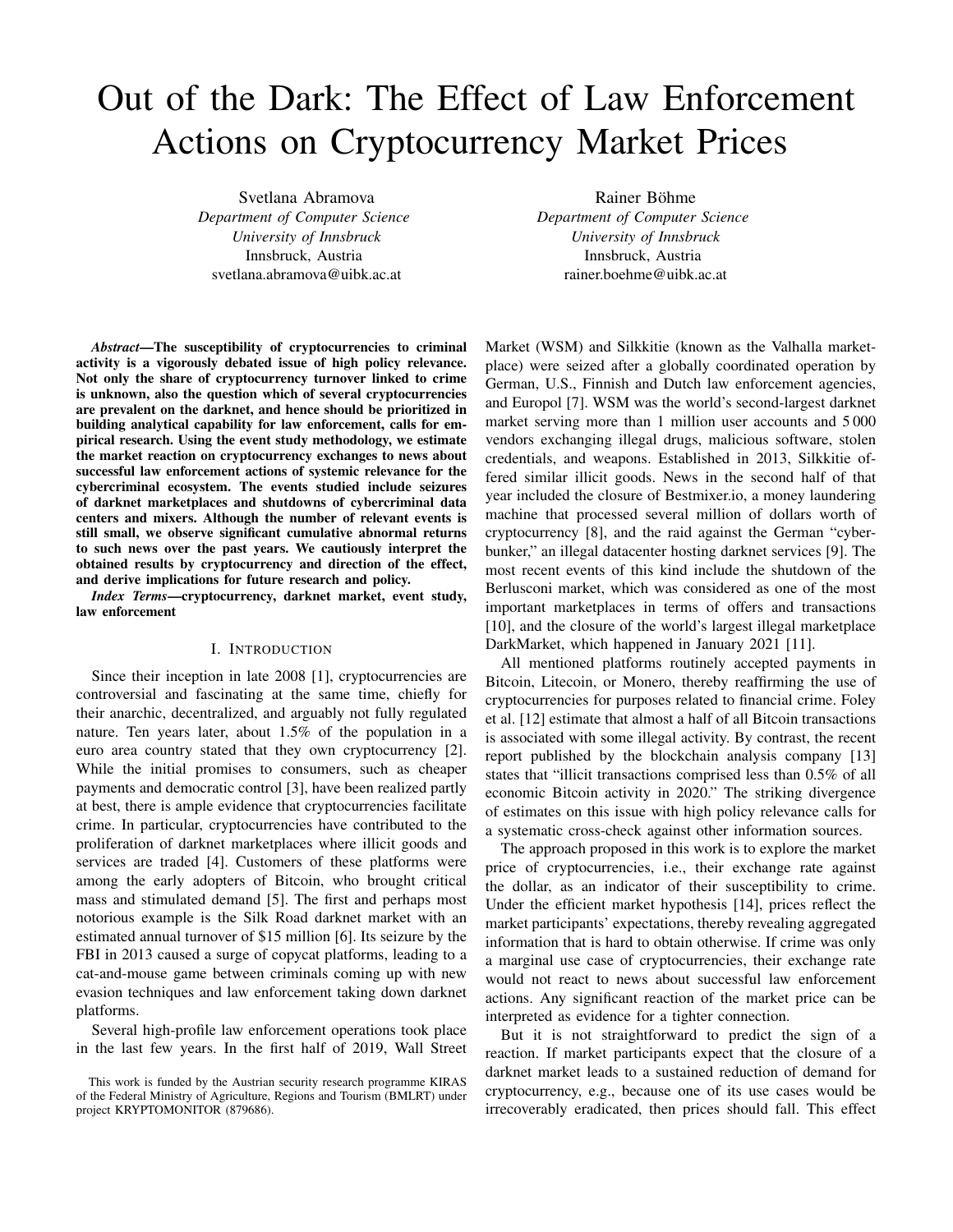would be emphasized if darknet vendors liquidate earnings in cryptocurrency in order to secure their loot. However, one can bring forward at least as many arguments for a price rise. For example, prices could have been held down by darknet vendors cashing out earnings. This stream of cryptocurrency supply would stop if the market is seized. This is not only because sales stall. Vendors would not touch their cryptocurrency wallets in order to hide from prosecution (or because they are arrested). In addition, the positive news about successful law enforcement actions (or just any news about cryptocurrencies) might raise confidence and restore trust in cryptocurrencies, thus increasing demand and driving market prices upwards.

We take an empirical approach to shed light on this matter. Our specific research question is:

*What is the effect of news about successful law enforcement actions against darknet actors on the market price of cryptocurrencies?*

We restrict our analysis to the most popular cryptocurrencies (by the so-called market capitalization) that are also prevalent in the darknet (as evidenced by price quotes).

Our work complements studies of market reactions of cryptocurrency prices, transaction volumes, and estimated active users in response to regulatory statements and news [15, 16, 17]. It contributes to the state-of-the-art in at least three ways. We are the first to examine the effect of global law enforcement actions in the darknet on the market price of individual cryptocurrencies. This gives new insights into specific cryptocurrencies' popularity among criminals and adds to the current body of knowledge about the ecosystem, given that ". . . the opportunities and risks from business and societal (rather than technical) perspectives are not well understood" [18]. Second, we propose and compare methods to estimate the expected return of cryptocurrencies for the purpose of event studies. Third, our findings and related implications add to the existing body of research on cryptocurrency regulation and the evaluation of law enforcement operations [19].

The remainder of this paper is organized as follows: Section II-A reviews related work. Section II-B describes the event study methodology and its adaptation to the context of cryptocurrencies. Section II-C justifies our selection of events and cryptocurrencies. The empirical results are presented in Section III, and discussed in Section IV. Section V concludes.

#### II. RESEARCH APPROACH

## *A. Related Work*

We queried Google Scholar for event studies related to cryptocurrency or law enforcement actions. With respect to studies examining law enforcement events, we used the search term ("event study" AND "law enforcement action") in Google Scholar and identified one relevant paper out of 9 results. Branson et al. [20] examine the impact of a series of U.S. online poker law enforcement and legislation events on brick-andmortar gaming corporations. By relaxing the search term to ("event study" AND "enforcement action"), one can find event studies related to the effect of enforcement actions of the U.S. Securities and Exchange Commission (SEC). In particular, the work of Nourayi [21] has initiated this stream of research in the financial economics literature. These works study legal entities (mostly firms) presumably breaking the law, whereas our work examines extralegal entities in cyberspace that try to evade law enforcement.

The search term ("cryptocurrency" AND "event study") produces almost 400 hits on Google Scholar, which we condensed to 17 relevant works. Four studies [15, 22, 23, 24] investigate exchange rate reactions to news concerning the regulation of cryptocurrencies. Ante [25] analyzes actions in the ecosystem, specifically listings on cryptocurrency exchanges. Related, and closer to our work on the dark sides of cryptocurrencies are two studies of pump-and-dump schemes against illiquid crypto-assets [26, 27]. Several teams of authors use exchange rates to quantify the impact of adversarial technical events including security and privacy breaches [28], attacks against consensus protocols [29], or denial-of-service attacks against exchanges [30]. All newer studies of cryptocurrency price reactions were inspected for their methodological approach in order to inform the method and parameter choices of the present work. Studies at the intersection between conventional and crypto-finance include an analysis of cryptocurrency market prices in response to the launch of cryptocurrency future contracts on conventional financial markets [31]. Moreover, two papers describe (conventional) stock market reactions to corporate announcements [32] and patent filings indicating blockchain investments [33]. Strikingly, the special case of blockchain-related corporate name changes received attention from four different research groups [34, 35, 36, 37].

Illicit darknet platforms and associated market activities are a popular area of study in the criminology literature, too. Ladegaard [16] studies the causal effect of media coverage of law enforcement advances on crime and trade in cryptomarkets. The main finding suggests that highly publicized police events are followed by a significant increase in trade. However, the author emphasizes the inherent difficulty of establishing causal patterns in studies that rely on naturalistic data collection with a limited ability for the control of all confounding factors. In [17], the researchers study the impact of large-scale police Operation Onymous on cryptomarkets. Our work differs from this line of research in that we examine a broader set of darknet market closures and their effects on cryptocurrency market prices, as opposed to the evolution of drug prices studied in [17].

In [38], the authors examine cross-country social factors to explain cybercrime in the darknet as a sociological and economic phenomenon. Chua [19] seeks to measure trust by using vendors' returns on reputation as a novel proxy. Similarly to our work, the author refers to the need of developing new approaches for evaluating the effect of law enforcement operations beyond the more common metrics of demand, supply, and prices. Other work that connects to our paper focuses on behavioral profiling of darknet vendors and on how they differ in their security practices (e. g., in [39, 40, 41]).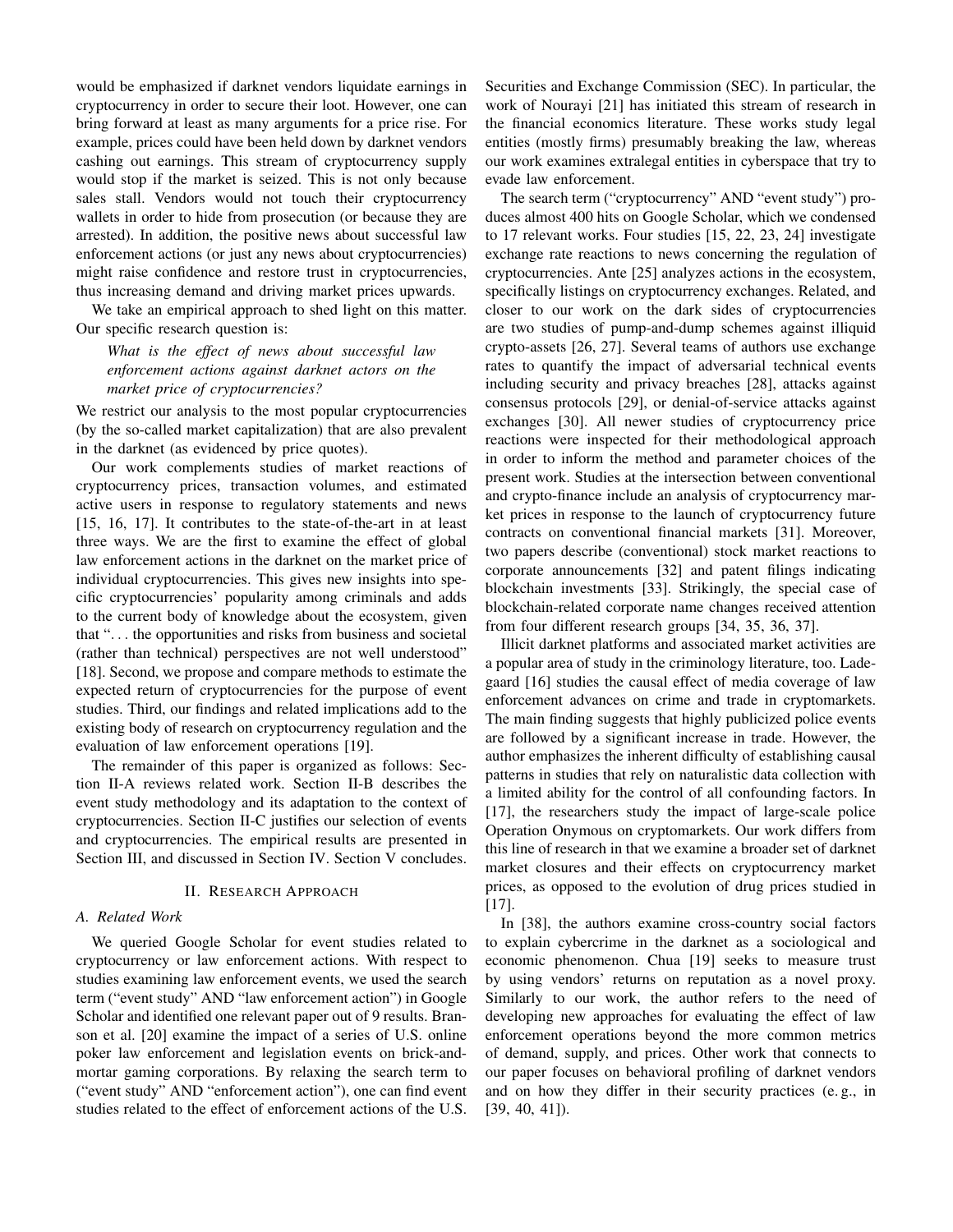#### *B. Event Study Methodology*

Event studies have a long tradition in the economics, finance, and accounting literature where scholars measure how a publicly listed firm's market value reacts to firm-specific or economy-wide news and events [42]. The core methodology was developed by [14, 43, 44] and evolved over time [45]. It is based on a comparison of the actual and predicted rate of change in a metric of interest (e. g., a stock price) over a certain event window. Therefore, the proper estimation of predicted (or normal) returns is crucial in such studies. We summarize the event study methodology in the context of our research work.

Every event study differentiates between the estimation period  $(T)$  and the event window  $(E)$ . The estimation period covers a period over which the actual returns are evaluated to fit a model that can predict normal returns. The event window covers a period over which the abnormal returns are evaluated and tested for statistical significance. For cryptocurrency i and time period (day)  $t$ , the abnormal return is defined as:

$$
AR_{i,t} = R_{i,t} - E(R_{i,t}|X_t),
$$
\n(1)

where  $AR_{i,t}$ ,  $R_{i,t}$ , and  $E(R_{i,t}|X_t)$  are the abnormal, actual, and normal returns, respectively.  $X_t$  conditions information that a darknet marketplace or service is still operational. The normal return models the expected market price movement of a cryptocurrency in the—counterfactual—absence of a law enforcement intervention. We calculate daily returns as

$$
R_{i,t} = \frac{A_{i,t} - A_{i,t-1}}{A_{i,t}} \times 100\%,\tag{2}
$$

where  $A_{i,t}$  and  $A_{i,t-1}$  are the reported closing prices of cryptocurrency i in dollars on day t and  $t - 1$ , respectively.

The literature documents a number of statistical and economic approaches to predict the normal return [45]. The most common approaches derived from statistics are the meanadjusted normal return (MAR) model [44] and the market model [46]. The former model extrapolates the mean return of a given asset, whereas the latter model requires a market index for the event window and assumes a linear relation between the market and asset return. Formally,

$$
R_{i,t} = \mu_i + \xi_{i,t}, \quad E(\xi_{i,t}) = 0 \text{ and } var(\xi_{i,t}) = \sigma_{\xi_i}^2
$$
 (3)

$$
R_{i,t} = \alpha_i + \beta_i R_{mt} + \varepsilon_{i,t}, \quad E(\varepsilon_{i,t}) = 0 \text{ and } var(\varepsilon_{i,t}) = \sigma_{\xi_i}^2,
$$
\n(4)

where  $\mu_i$  is the mean return over the estimation period,  $R_{mt}$ is the return of the market index,  $\alpha_i$  and  $\beta_i$  are estimated parameters, and  $\xi_{i,t}$  and  $\varepsilon_{i,t}$  are residuals.

By convention, event studies analyze cumulative abnormal returns (CARs), which are hypothesized to be either positive or negative depending on the event's effect. The statistical significance of CARs can be tested by two common methods: the traditional method (TM) of Brown and Warner [44] or the standardized-residual method (SRM) of Patell [47]. Both tests considers the following null  $(H_0)$  and alternative  $(H_1)$ hypotheses:

$$
H_0: CAR(t_3, t_4) = 0
$$
  

$$
H_1: CAR(t_3, t_4) \neq 0
$$

where  $t_3$  and  $t_4$  refer to the start and end date of the event window. The TM calculates a Student- $t$  test statistics according to this definition:

$$
t^{\text{TM}} = \frac{CAR(t_3, t_4)}{\sqrt{VAR(CAR(t_3, t_4))}} = \frac{\sum_{t=t_3}^{t_4} \left(\frac{AR_t}{\sqrt{m}}\right)}{\hat{S}}, \quad (5)
$$

where m is the number of periods in the event window  $[t_3, t_4]$ , and  $\hat{S}$  is the standardized error from the residual of returns in the estimation period. The SRM, in turn, standardizes the abnormal change rate:

$$
t^{\text{SRM}} = \frac{SCAR(t_3, t_4)}{\sqrt{VAR(SCAR(t_3, t_4))}} = \frac{\sum_{t=t_3}^{t_4} \frac{SAR_t}{\sqrt{m}}}{\sqrt{\frac{T-2}{T-4}}},
$$
  

$$
SAR_t = \frac{AR_t}{\hat{S} \cdot \sqrt{1 + \frac{1}{T} + \frac{(R_{mt} - \overline{R}_{mT})^2}{\sum_{\tau=t_3}^{t_4} (R_{m\tau} - \overline{R}_{mT})^2}}}
$$
(6)

where  $R_{mt}$  is the mean market return in period t and T is the length of the estimation period. If a test statistic rejects the null hypothesis  $H_0$ , it is interpreted as evidence that the event has, in fact, caused the abnormal changes in the dependent variable.

#### *C. Sample and Periods Selection*

MacKinlay [45] outlines a common order of steps to be executed in any event study. First, we need to identify major events of interest. In our context, the earliest and best-known event dates back to 1 October 2013, when the FBI seized and shut down the Silk Road darknet marketplace [48]. Since then, a few of other high-profile darknet market closures were announced in official law enforcement press releases and disseminated by the media. Table I contains a list of the major successful operations that we collected by querying Europol's feed as well as Google News. The inclusion criteria guiding the selection process were primarily based on the size and sophistication of platforms. Besides the seizure of marketplaces, the table includes other noteworthy cases related to cryptocurrencies and of potential relevance for this study, e. g., the unprecedented closure of the world's largest cryptocurrency mixing service Bestmixer.io in May 2019 [8].

All darknet markets mentioned above accepted payments in Bitcoin, whereas some platforms supported other cryptocurrencies (e. g., Monero or Litecoin) in addition to Bitcoin. In order to get an idea about the potential impact of law enforcement operations on the ecosystem, we first plot the normalized market prices for the time period starting 50 days before and ending on 25<sup>th</sup> day after the event date. To this end and for the follow-up analysis, we collected historical market data (the closing price, to be precise) from Coinmarketcap.com [54] for the time period between 29 April 2013 and 31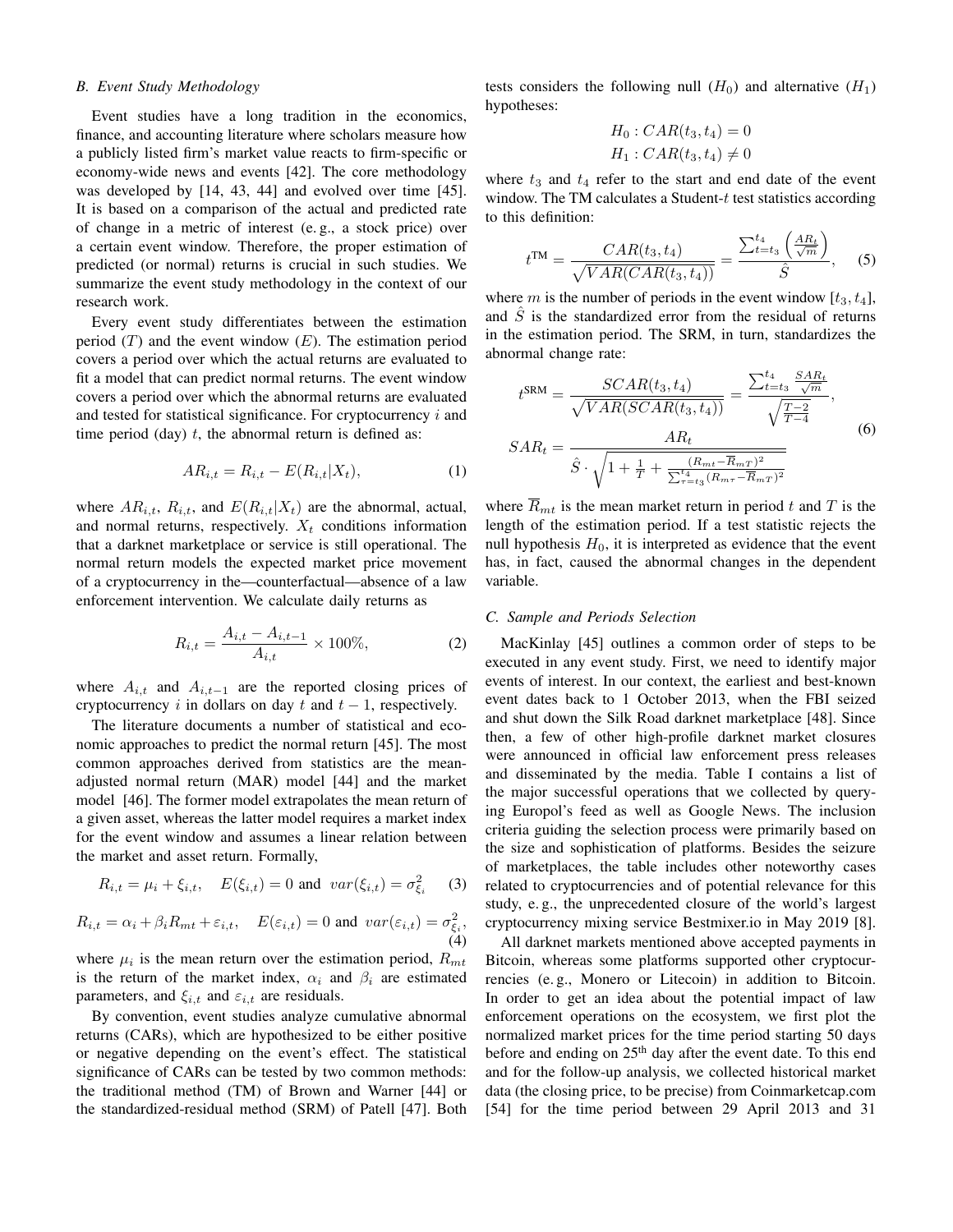| #              | Law enforcement action                                            | Date of the official<br>press release | Date of the actual<br>shutdown | Reference to the source                              | Accepted<br>cryptocurrencies |
|----------------|-------------------------------------------------------------------|---------------------------------------|--------------------------------|------------------------------------------------------|------------------------------|
| $\mathbf{1}$   | Seizure and shutdown of the Silk Road                             | 01 Oct 2013                           |                                | U.S. DHS (2013)                                      | <b>Bitcoin</b>               |
| 2              | Shutdown of multiple darknet markets in the<br>operation Onymous" | 06 Nov 2014                           |                                | U.S. DoJ $(2014)$                                    | <b>Bitcoin</b>               |
| 3              | Shutdown of AlphaBay and Hansa (Bayonet)                          | 20 Jul 2017                           | 05 Jul 2017                    | Politie Nederland<br>$(2017)$ and U.S. DoJ<br>(2017) | Bitcoin, Monero              |
| $\overline{4}$ | Shutdown of the Wall Street Market                                | 03 May 2019                           | 23 Apr 2019                    | BKA (2019)                                           | Bitcoin, Monero              |
| 5              | Shutdown of DeepDotWeb                                            | 08 May 2019                           |                                | Europol [52]                                         | <b>Bitcoin</b>               |
| -6             | Shutdown of Bestmixer.io                                          | 22 May 2019                           |                                | Europol [8]                                          |                              |
| $\tau$         | Shutdown of the illegal data center<br>(Cyber-bunker) in Germany  | 27 Sep 2019                           |                                | Die Rheinpfalz [9]                                   |                              |
| 8              | Shutdown of Berlusconi Market                                     | 07 Nov 2019                           |                                | Guardia di Finanza<br>[10]                           | <b>Bitcoin</b>               |
| 9              | Shutdown of Sipulimarket                                          | 11 Dec 2020                           |                                | Europol [53]                                         | <b>Bitcoin</b>               |
| 10             | Shutdown of DarkMarket                                            | 12 Jan 2021                           |                                | Europol [11]                                         | Bitcoin, Monero              |

\* if known.

\*\* Pandora, Silk Road 2.0, Black Market, Blue Sky, Tor Bazaar, Topix, Hydra, Cloud 9 and Alp.

TABLE I: Sample selection of the major law enforcement actions in the darknet

August 2021. We restrict our analysis to Bitcoin, Bitcoin Cash, Litecoin, Monero, Zcash, and Dash, as those cryptocurrencies are known to be relevant on the darknet. The normalized price is computed as the difference between the actual daily price and the mean price for the preceding 15 days, divided by the standard deviation. Figure 1 shows the resulting plots with "0" indicating the date of the official press release. Expectedly, the plots confirm a well-known fact that cryptocurrency market prices fluctuate a lot. However, one can discern an upward trend for most events, as in certain cases the prices tend to go up in the first one or two weeks since the law enforcement announcement.

# III. EMPIRICAL RESULTS

Acknowledging the high volatility of cryptocurrency exchange rates, we apply both alternative statistical models for the prediction of normal returns. This allows us to better control for potential methodological limitations and to crosscheck our findings. Following the MAR model, we have calculated the mean change rate over the estimation period and used it as a constant over the event window. The market model, in turn, assumes the presence of a reliable and broad market index. Unlike for conventional stocks, there is no objective market index available for cryptocurrencies, yet. Some initiatives on designing such an index rest on volume data, which are self-reported by exchanges and the credibility of which is highly questionable [55]. Moreover, Bitcoin is a heavyweight in this index, precluding the reliable estimation of abnormal Bitcoin returns. For these reasons, we have adopted a synthetic approach and calculated our own proxy of the market index. The proxy is computed as a weighted average of the daily returns of Ethereum and Ripple. Both cryptocurrencies are listed in the top ten and are neither present nor directly associated with the darknet. We estimated  $\alpha_i$  and  $\beta_i$  with ordinary least squares (OLS) and calculated the normal returns as predictions from the regression equation (4) over the

estimation period  $T$ . Since Ethereum was released in 2015, this analysis is impossible to be done for the earliest two events in our sample.

Tables II–IV report the empirical results, separated by law enforcement event and broken down by cryptocurrency. This way, we can compare the impact of a law enforcement action across currencies by their direction and magnitude. The shutdown of Silk Road did not cause a significant price effect on Bitcoin and Litecoin. Somewhat surprisingly, the operation Onymous led to significant positive CARs for Monero on the third day after the press release. Though Monero was not highly popular in the darknet at the time, the success of Onymous and the closure of multiple markets may have caused criminals (and perhaps concerned users) to convert their assets into less traceable cryptocurrencies, like Monero.

The shutdown of AlphaBay and Hansa caused positive abnormal returns for Bitcoin. This effect is strong in terms of magnitude on the press release date (32% for the MAR and 23% for the OLS models, respectively) and remains relatively high over the following days. With respect to the WSM, significant positive CARs are found for Bitcoin, Bitcoin Cash, Litecoin, and Dash. Interestingly, Monero, which was accepted on this marketplace, was not affected by this law enforcement action. The closure of the DeepDotWeb market is associated with significant positive CARs for Bitcoin, Bitcoin Cash, and other coins. The shutdown of the mixing service Bestmixer.io had practically no significant effects on the analyzed cryptocurrencies. The cyber-bunker event resulted in negative significant CARs for all cryptocurrencies in our sample, however chiefly in the MAR model. This lets us wonder if the event coincided with an exogenous turning point of the global cryptocurrency markets. Nevertheless, the highly significant CARs of the OLS models for Bitcoin, Bitcoin Cash, and Litecoin suggest that the news might still have had some reinforcing effect.

Observe that the seizure of the Italian and Finnish markets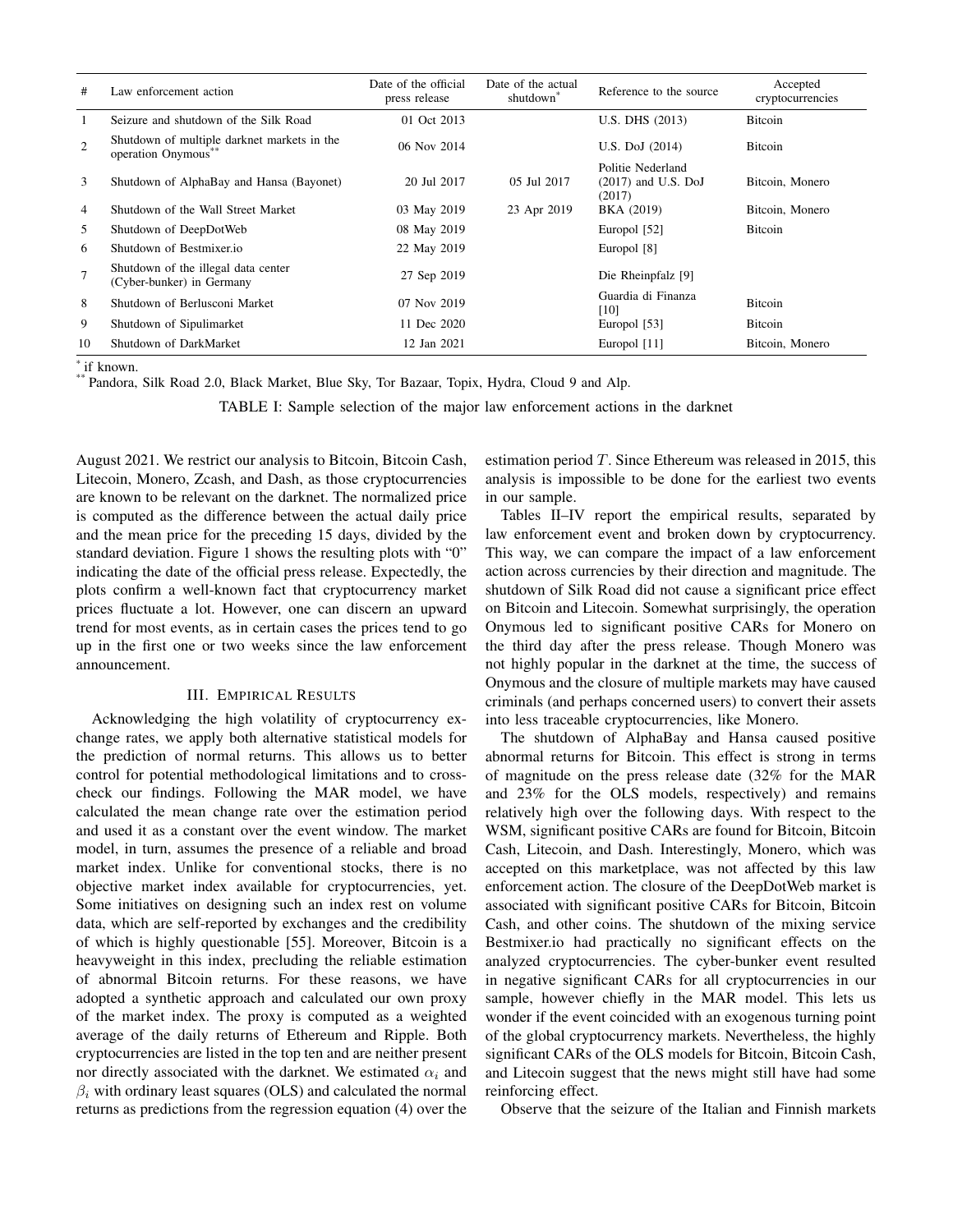

Fig. 1: Normalized market prices (in dollars) on the days before and after the event date (0).

| Event period | <b>Silk Road (01 Oct 2013)</b> |          |                | <b>Operation Onymous (06 Nov 2014)</b> |        |           |
|--------------|--------------------------------|----------|----------------|----------------------------------------|--------|-----------|
| (m)          | <b>Bitcoin</b>                 | Litecoin | <b>Bitcoin</b> | Litecoin                               | Dash   | Monero    |
| $[-5, -5]$   | 0.0                            | $1.6\,$  | $-3.4$         | $-4.8$                                 | $-6.1$ | $-0.8$    |
| $-5.$        | 4.1                            | 2.7      | $-3.1$         | $-4.2$                                 | $-6.1$ | 0.9       |
| $-5,$        | 4.7                            | $-2.9$   | $-2.3$         | $-4.5$                                 | $-7.2$ | 3.1       |
| $-5,$        | 6.5                            | 0.1      | $-1.1$         | $-4.2$                                 | $-5.4$ | 0.9       |
| $-5, -1$     | 3.3                            | 3.0      | 2.0            | $-2.8$                                 | 1.3    | 8.1       |
| $[-5, 0]$    | 2.5                            | 6.7      | 5.2            | $-2.6$                                 | 15.7   | 15.0      |
| $-5,1$       | $-11.2$                        | $-11.2$  | 3.5            | $-5.0$                                 | 23.3   | 21.2      |
| $[-5, 2]$    | $-3.0$                         | $-0.4$   | 4.7            | $-5.0$                                 | 52.1   | 28.4      |
| $[-5, 3]$    | $1.2\,$                        | 1.7      | 10.1           | $-3.0$                                 | 62.3   | $43.2**$  |
| $[-5, 4]$    | 0.7                            | 0.2      | 11.4           | $-1.1$                                 | 47.5   | $47.9**$  |
| $[-5, 5]$    | 1.0                            | 1.8      | 11.9           | $-1.6$                                 | 44.2   | $48.3**$  |
| $[-5, 6]$    | $-0.7$                         | $-0.7$   | $27.4***$      | 9.0                                    | 53.5   | $53.1***$ |
| $[-5, 7]$    | $-1.6$                         | $-5.7$   | $27.1***$      | 9.7                                    | 51.8   | $52.0**$  |
| $[-5, 8]$    | 2.0                            | $-8.0$   | 21.9           | 7.0                                    | 45.8   | $52.6***$ |
| $[-5, 9]$    | 1.8                            | $-1.6$   | 16.8           | 3.5                                    | 49.8   | $48.4***$ |
| $[-5, 10]$   | 2.0                            | 1.1      | 20.2           | 4.3                                    | 60.5   | $53.2***$ |

∗∗ denotes statistical significance at the 1% level.

TABLE II: Cumulative abnormal change rates (according to the mean-adjusted return model)

Berlusconi and Sipulimarket did not caused any effects on the cryptocurrency prices. This finding implies that the takedown of local or country-specific illicit marketplaces has no measurable impact on the global cryptocurrency market. By contrast, the recent closure of the largest DarkMarket had a significant negative effect on Bitcoin and Litecoin, and a significant positive effect on Dash and Zcash, which have a reputation of offering higher privacy to users. Besides Bitcoin, the DarkMarket also accepted Monero, for which we do not find a consistent effect. However, the results for Dash and Zcash should be taken with a grain of salt due to unusually high volatility of both cryptocurrencies at the time the event ocurred.

## IV. DISCUSSION

Our event study provides empirical evidence for the relationship between news about the closure of darknet markets and the market exchange rate of individual cryptocurrencies to the dollar. Table VI presents a summary of the effects, broken down by the type of a law enforcement action and cryptocurrency. We find that news about police operations significantly and often positively impact the price of some cryptocurrencies. Moreover, we propose and compare a new variant of the event study method by using a synthetic index of less crime-prone cryptocurrencies. This variant is specifically tailored to the analysis of crime related to cryptocurrencies.

Referring back to our motivation for this research, we have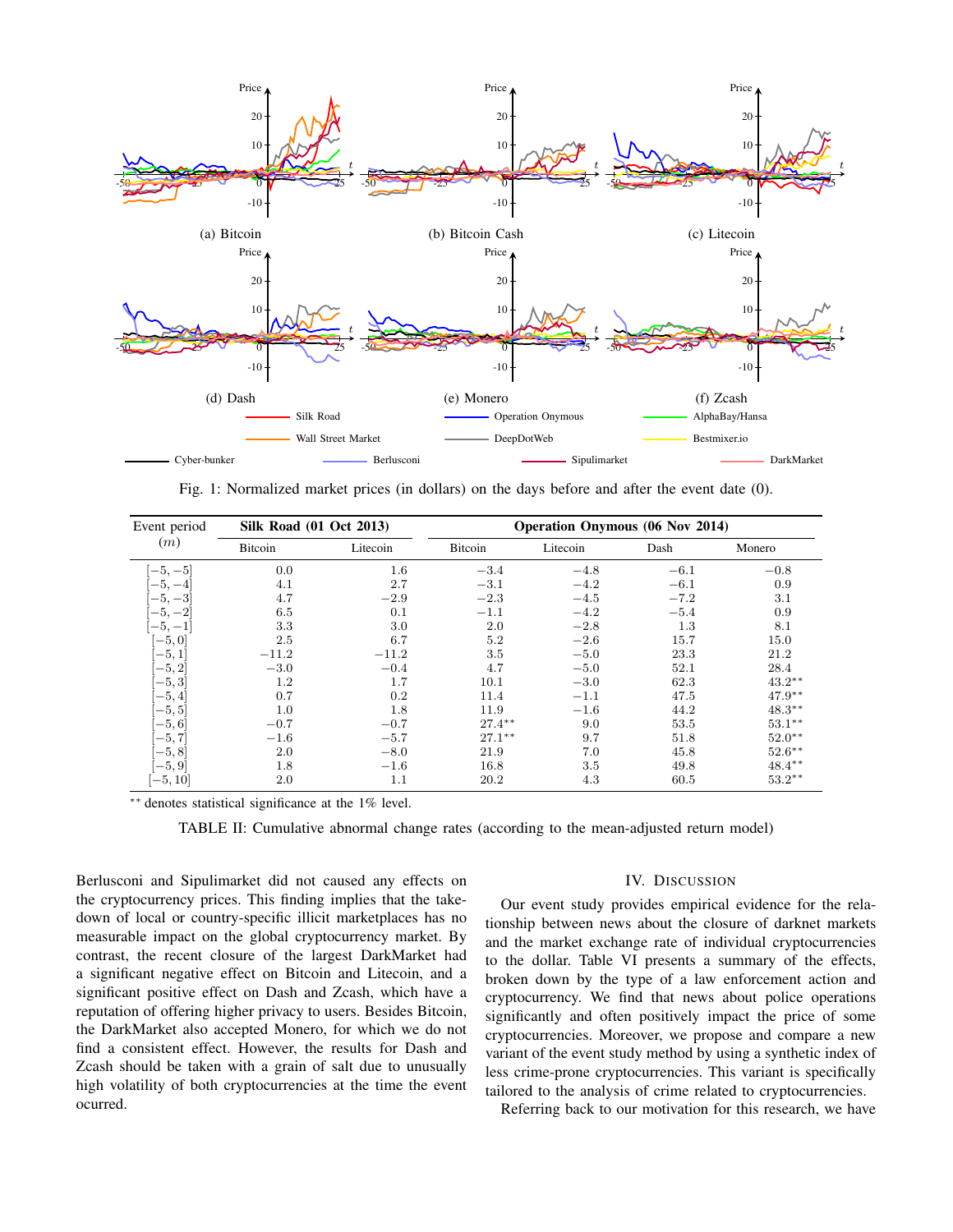| Event period | <b>Bitcoin</b>    |           | <b>Bitcoin Cash</b>                      |                            | Litecoin  |         | Dash      |           | <b>Monero</b> |         | Zcash             |           |
|--------------|-------------------|-----------|------------------------------------------|----------------------------|-----------|---------|-----------|-----------|---------------|---------|-------------------|-----------|
| (m)          | $CAR_1$           | $CAR_2$   | $CAR_1$                                  | $CAR_2$                    | $CAR_1$   | $CAR_2$ | $CAR_1$   | $CAR_2$   | $CAR_1$       | $CAR_2$ | $CAR_1$           | $CAR_2$   |
|              |                   |           | Shutdown of AlphaBay and Hansa (Bayonet) |                            |           |         |           |           |               |         | $(20$ Jul $2017)$ |           |
| $-5, -5$     | $-9.8***$         | $-6.2***$ |                                          |                            | $-9.1$    | $-2.2$  | $-12.6*$  | $-3.3$    | $-8.3$        | 1.1     | $-6.6$            | 6.7       |
| $-5, -4$     | $-12.5***$        | $-6.0$    |                                          |                            | $-4.1$    | 8.4     | $-17.6*$  | $-0.8$    | $-15.2$       | 1.5     | 0.3               | $24.3***$ |
| $-5, -3$     | $3.7\,$           | 2.0       |                                          |                            | 0.1       | $-3.3$  | $-1.2$    | $-5.8$    | $4.4\,$       | $-0.2$  | 13.5              | $6.9\,$   |
| $-5, -2$     | $8.5\,$           | 1.3       |                                          |                            | 3.9       | $-10.2$ | 2.0       | $-16.8$   | 10.2          | $-8.7$  | 25.9              | $-1.2$    |
| $-5, -1]$    | $7.3\,$           | 3.7       |                                          |                            | $-4.0$    | $-10.9$ | 0.8       | $-8.5$    | 7.9           | $-1.5$  | 20.4              | 7.0       |
| $[-5, 0]$    | $32.0**$          | $23.2**$  |                                          |                            | 6.2       | $-10.9$ | 22.4      | $-0.4$    | 24.1          | 1.3     | $37.3*$           | 4.5       |
| $[-5,1]$     | $27.4***$         | $19.0**$  |                                          |                            | 7.7       | $-8.5$  | 21.4      | $-0.3$    | 25.5          | 3.8     | $38.0*$           | 6.9       |
| $-5, 2$      | $33.5***$         | $22.4***$ |                                          |                            | 9.4       | $-12.0$ | 26.8      | $-1.7$    | $37.7*$       | 9.0     | $48.3*$           | 7.2       |
| $[-5, 3]$    | $31.4***$         | $19.7**$  |                                          |                            | 4.0       | $-18.7$ | 25.1      | $-5.2$    | $34.4*$       | 4.0     | $50.7*$           | 7.2       |
| $-5,4$       | $33.0**$          | $20.9**$  |                                          |                            | 4.7       | $-18.8$ | $32.3\,$  | $\rm 0.9$ | $42.5*$       | 11.1    | $50.4*$           | 5.4       |
| $-5, 5$      | $27.3***$         | 17.0      |                                          |                            | $-0.3$    | $-20.1$ | 28.5      | $2.0\,$   | 33.1          | 6.6     | 42.6              | 4.6       |
| $^{-5,6}$    | $26.2^{\ast\ast}$ | 15.8      |                                          |                            | $-0.4$    | $-20.4$ | 28.3      | $1.5\,$   | $47.0*$       | 20.1    | $49.0*$           | 10.6      |
| $-5, 7$      | $32.6***$         | 21.4      |                                          |                            | $-0.7$    | $-22.2$ | 28.5      | $\!-0.2$  | $47.1*$       | 18.3    | 50.0              | 8.8       |
| $-5, 8$      | $38.4***$         | $28.3***$ |                                          |                            | $-4.4$    | $-24.1$ | 24.6      | $-1.7$    | $45.5*$       | 19.2    | 49.0              | 11.2      |
| $[-5, 9]$    | $36.2^{\ast\ast}$ | $23.7***$ |                                          |                            | $-3.2$    | $-27.4$ | 24.8      | $-7.5$    | $46.7*$       | 14.3    | $58.5*$           | 12.1      |
| $[-5, 10]$   | $38.1**$          | $26.0**$  |                                          |                            | $-5.0$    | $-28.4$ | 18.5      | $-12.9$   | 38.3          | 6.9     | 54.4              | 9.4       |
|              |                   |           | Shutdown of the Wall Street Market (WSM) |                            |           |         |           |           |               |         | $(03$ May $2019)$ |           |
| $-5, -5$     | 0.2               | $-0.1$    | $-2.3$                                   | $-2.6\,$                   | $-2.2$    | $-2.6$  | 1.6       | $1.2\,$   | $-1.6$        | $-2.2$  | $-1.4$            | $-1.7$    |
| $-5, -4$     | $-0.6$            | $-0.5$    | $-8.8$                                   | $-8.8$                     | $-3.5$    | $-3.5$  | 0.6       | 0.7       | $-2.3$        | $-2.2$  | $-3.2$            | $-3.1$    |
| $-5, -3$     | 1.3               | $-2.7$    | 5.2                                      | 1.5                        | 7.0       | 1.5     | 5.1       | 0.6       | 0.8           | $-5.6$  | 1.4               | $-2.0$    |
| $-5, -2$     | 2.2               | $-1.5$    | 7.6                                      | 4.2                        | 7.3       | 2.3     | $10.9*$   | 6.9       | 5.9           | 0.1     | $3.2\,$           | 0.2       |
| $-5, -1$     | 4.0               | $-0.3$    | 7.9                                      | 3.9                        | 8.6       | 2.8     | $12.0*$   | 7.3       | 5.5           | $-1.3$  | 1.9               | $-1.6$    |
| $[-5, 0]$    | 8.7               | 1.9       | $17.2*$                                  | 11.0                       | $17.3*$   | 8.2     | $16.3***$ | $8.9**$   | 10.1          | $-0.7$  | 7.6               | $2.1\,$   |
| $-5,1$       | 9.7               | 3.7       | 17.6                                     | 12.1                       | $16.9*$   | 8.8     | $16.7***$ | $10.4***$ | 11.7          | 2.2     | 5.7               | 0.8       |
| $-5, 2$      | 9.0               | 2.9       | 19.3                                     | 13.7                       | 15.4      | 7.2     | $16.8*$   | $10.2***$ | 9.7           | 0.0     | 4.8               | $-0.1$    |
| $-5,3$       | 8.1               | $-0.6$    | 18.0                                     | 10.0                       | 15.2      | 3.5     | $18.8*$   | 9.3       | 10.9          | $-2.9$  | 6.2               | $-0.9$    |
| $-5,4$       | 9.4               | 1.2       | 18.6                                     | 11.0                       | 16.0      | 4.9     | $17.4*$   | 8.4       | 9.8           | $-3.3$  | 3.4               | $-3.3$    |
| $-5, 5$      | 11.9              | 2.8       | 19.3                                     | 10.9                       | 17.1      | 4.8     | $18.8*$   | 8.8       | 13.0          | $-1.5$  | $5.2\,$           | $-2.3$    |
| $-5,6$       | $15.1*$           | 6.1       | 19.4                                     | 11.2                       | 17.7      | 5.6     | $15.0*$   | 5.2       | 9.6           | $-4.6$  | 3.1               | $-4.3$    |
| $-5, 7$      | $18.3*$           | 7.7       | 21.5                                     | 11.8                       | $22.8*$   | 8.6     | $16.4*$   | 4.8       | 15.3          | $-1.5$  | 5.8               | $-2.8$    |
| $[-5, 8]$    | $31.1***$         | $12.5***$ | $46.3***$                                | 29.1                       | $39.6***$ | 14.5    | $27.5***$ | 7.1       | $29.8*$       | 0.2     | $17.9*$           | 2.7       |
| $[-5, 9]$    | $27.8^{\ast\ast}$ | 11.7      | $46.5***$                                | 31.6                       | $35.6***$ | 13.8    | $28.7***$ | 11.0      | $25.9*$       | 0.3     | 13.1              | $-0.1$    |
| $[-5, 10]$   | $39.8***$         | $19.4***$ | $56.0**$                                 | 37.2                       | $40.9**$  | 13.4    | $35.7***$ | 13.3      | $33.1*$       | 0.7     | $19.8*$           | 3.1       |
|              |                   |           |                                          | Shutdown of the DeepDotWeb |           |         |           |           |               |         | $(08$ May $2019)$ |           |
| $-5, -5$     | $4.4*$            | 2.7       | $8.6*$                                   | 6.2                        | $7.8*$    | 4.7     | 3.4       | 1.1       | 4.1           | 1.3     | $5.6*$            | $3.5***$  |
| $-5, -4$     | $5.0*$            | $4.31**$  | $8.2\,$                                  | 7.1                        | 6.5       | 5.1     | 3.1       | $2.1\,$   | 5.4           | 4.1     | 3.6               | $2.6\,$   |
| $-5, -3$     | 4.0               | 3.5       | $\,9.2$                                  | 8.4                        | 4.1       | 3.1     | 2.0       | 1.3       | 2.9           | 2.0     | 2.7               | $2.0\,$   |
| $-5, -2$     | $2.8\,$           | 0.4       | 7.2                                      | 3.9                        | 3.1       | $-1.3$  | 3.0       | $-0.1$    | 3.7           | $-0.2$  | 3.9               | 0.9       |
| $[-5, -1]$   | $3.8\,$           | 2.1       | 7.0                                      | 4.6                        | 2.9       | $-0.2$  | 0.7       | $-1.6$    | 2.2           | $-0.6$  | 1.1               | $-1.1$    |
| $[-5, 0]$    | 6.0               | 3.9       | 7.0                                      | 4.0                        | 3.1       | $-0.8$  | 1.2       | $-1.6$    | $5.1\,$       | 1.6     | 2.7               | 0.0       |
| $-5,1$       | $8.8*$            | 7.1       | 6.4                                      | 4.0                        | 2.8       | $-0.3$  | $-3.5$    | $-5.8$    | 1.2           | $-1.6$  | 0.5               | $-1.7$    |
| $-5, 2$      | $11.7*$           | $9.0**$   | 7.7                                      | 3.9                        | 7.1       | $2.1\,$ | $-3.1$    | $-6.7$    | 6.5           | 2.0     | $3.2\,$           | $-0.3$    |
| $-5, 3$      | $24.3***$         | $15.4***$ | $31.7*$                                  | 19.2                       | $23.0*$   | 6.5     | 7.1       | $-4.9$    | $20.6*$       | 5.8     | $15.2*$           | 3.7       |
| $-5,4$       | $20.6^{\ast\ast}$ | $14.0**$  | $31.2*$                                  | 21.9                       | 18.1      | 5.8     | 7.2       | $-1.6$    | 16.3          | 5.4     | 10.3              | 1.8       |
| $-5, 5$      | $32.3***$         | $22.6***$ | $39.9^{\ast\ast}$                        | 26.2                       | $22.5*$   | 4.4     | 13.3      | $0.3\,$   | $23.0*$       | 6.9     | $16.9*$           | 4.3       |
| $-5,6$       | $34.2***$         | $13.6***$ | $41.3***$                                | 12.1                       | $26.8*$   | $-11.5$ | $20.7*$   | $-6.9$    | $28.1*$       | $-6.1$  | $23.7***$         | $-2.9$    |
| $-5, 7$      | $36.4***$         | $8.1***$  | $45.0**$                                 | 5.0                        | $38.1**$  | $-14.5$ | $28.6***$ | $-9.4$    | $41.4***$     | $-5.5$  | $38.5***$         | 1.9       |
| $-5, 8$      | $32.1***$         | 4.0       | $44.1***$                                | 4.4                        | $32.4*$   | $-19.8$ | $26.2**$  | $-11.5$   | $33.9**$      | $-12.6$ | $36.8**$          | 0.5       |
| $[-5, 9]$    | $24.8***$         | 1.3       | $35.7*$                                  | $2.5\,$                    | $25.8*$   | $-18.0$ | 18.9*     | $-12.6$   | $28.3*$       | $-10.7$ | $34.6***$         | 4.3       |
| $[-5, 10]$   | $23.4***$         | 2.0       | $33.9*$                                  | 3.5                        | 23.5      | $-16.4$ | $20.8*$   | $-7.9$    | $25.4*$       | $-10.1$ | $34.2**$          | 6.5       |

∗∗ denotes statistical significance at the 1% level, <sup>∗</sup> – at 5% level.

TABLE III: Cumulative abnormal change rates  $(CAR_1$  – mean-adjusted return model,  $CAR_2$  – OLS)

found empirical evidence supporting that crime is not only a marginal use-case of cryptocurrencies. This holds for the leading multi-purpose cryptocurrency Bitcoin and for other cryptocurrencies in our sample that seem to be suited for illegal activities from the outset. Specifically, so-called "privacy" coins such as Dash, Monero, and Zcash were deliberately designed to make digital payments untraceable. Interestingly, our analysis has revealed that Zcash is impacted only by the shutdown of the DeepDotWeb, the cyber-bunker datacenter, and the DarkMarket. The presumable irrelevance of Zcash may be due to several factors. By design, Zcash untraceable or "shielded" transactions are an opt-in feature that requires much computational effort. As a result, the lion's share of Zcash transactions remains as easily traceable as Bitcoin. Perhaps, this explains why Zcash is not an alternative to Bitcoin on the darknet.

Besides the academic contributions mentioned above, our event study raises several practical implications. First, it offers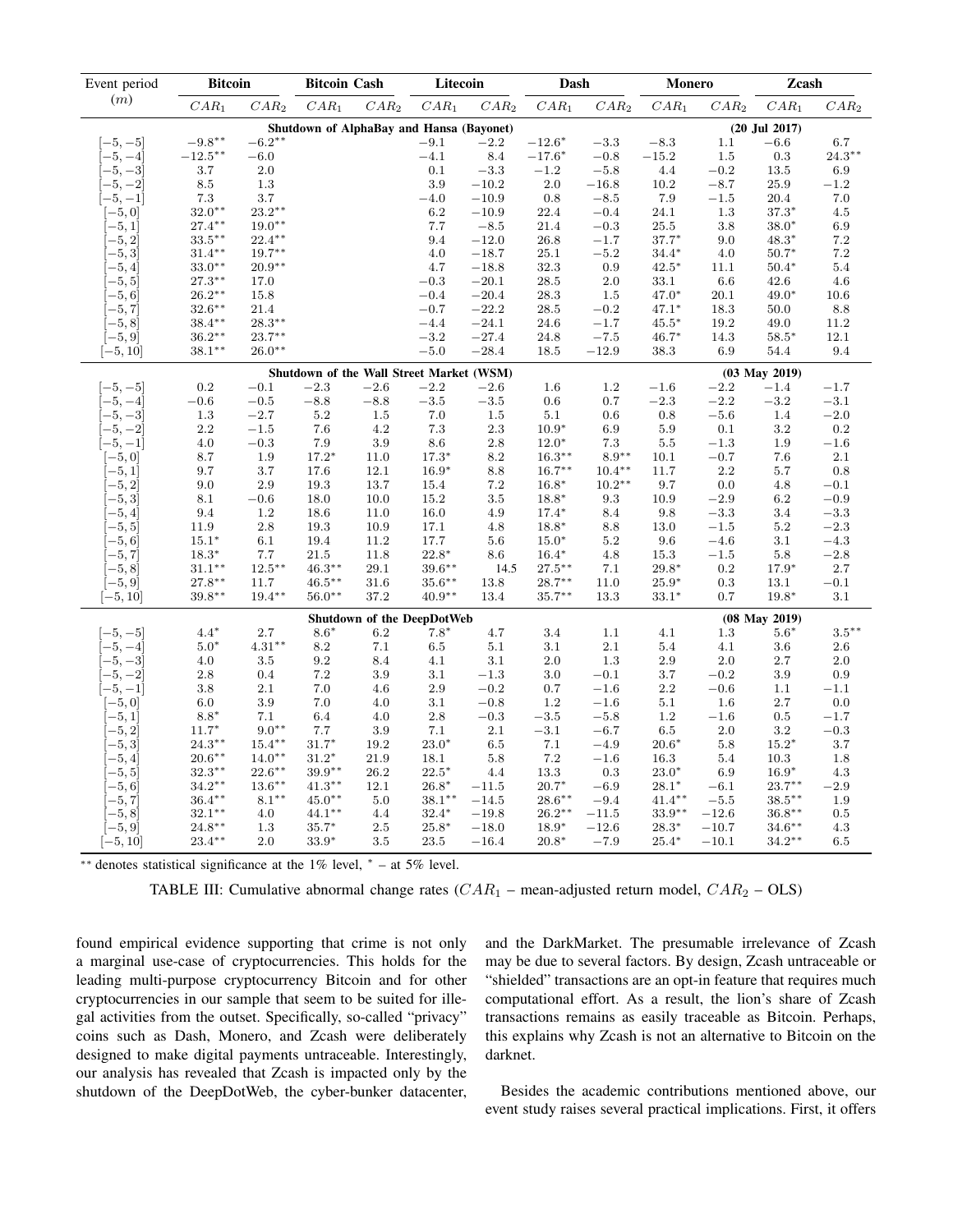| Event period | <b>Bitcoin</b> |            | <b>Bitcoin Cash</b>                                |                          | Litecoin   |                  | Dash       |           | <b>Monero</b> |         | Zcash             |         |
|--------------|----------------|------------|----------------------------------------------------|--------------------------|------------|------------------|------------|-----------|---------------|---------|-------------------|---------|
| (m)          | $CAR_1$        | $CAR_2$    | $CAR_1$                                            | $CAR_2$                  | $CAR_1$    | CAR <sub>2</sub> | $CAR_1$    | $CAR_2$   | $CAR_1$       | $CAR_2$ | $CAR_1$           | $CAR_2$ |
|              |                |            |                                                    | Shutdown of Bestmixer.io |            |                  |            |           |               |         | $(22$ May $2019)$ |         |
| $[-5, -5]$   | $-9.0*$        | $-5.3$     | $-10.8$                                            | $-4.7$                   | $-8.4$     | $-0.8$           | $-9.0*$    | $-3.2$    | $-7.6$        | $-0.4$  | $-4.1$            | 3.9     |
| $-5, -4$     | $-12.1*$       | $-6.3$     | $-15.0$                                            | $-5.4$                   | $-12.5$    | $-0.5$           | $-8.7$     | 0.5       | $-12.4$       | $-0.9$  | $-6.5$            | 6.3     |
| $-5, -3$     | $-1.4$         | 1.0        | 0.5                                                | 4.6                      | $-4.0$     | 1.0              | 10.6       | $14.5***$ | $-0.4$        | 4.5     | 1.2               | 6.5     |
| $-5, -2$     | $-6.2$         | $-1.5$     | $-3.8$                                             | 4.1                      | $-9.5$     | 0.3              | 7.8        | $15.4***$ | $-5.5$        | 3.9     | $-2.5$            | 8.0     |
| $[-5,-1]$    | $-8.5$         | $-3.1$     | $-4.9$                                             | 4.0                      | $-11.0$    | 0.2              | $5.5\,$    | 14.1      | $-5.8$        | 4.9     | $-5.4$            | 6.5     |
| $[-5, 0]$    | $-14.2$        | $-6.3$     | $-13.2$                                            | $-0.1$                   | $-16.1$    | 0.3              | $-3.0\,$   | 9.5       | $-13.8$       | 1.9     | $-12.4$           | $5.0\,$ |
| $[-5, 1]$    | $-13.6$        | $-5.2$     | $-12.1$                                            | 1.9                      | $-16.5$    | 1.0              | $-5.0$     | 8.4       | $-14.3$       | 2.4     | $-11.4$           | $7.2\,$ |
| $[-5, 2]$    | $-14.4$        | $-5.6$     | $-13.6$                                            | 1.1                      | $-6.0$     | 12.4             | $-5.4$     | 8.6       | $-15.0$       | 2.6     | $-12.0$           | $7.5\,$ |
| $[-5, 3]$    | $-15.7$        | $-6.3$     | $-16.5$                                            | $-0.8$                   | $-4.7$     | 14.9             | $-7.2$     | 7.8       | $-15.2$       | $3.5\,$ | $-13.0$           | 7.7     |
| $-5,4$       | $-10.1$        | $-1.9$     | $-12.3$                                            | 1.3                      | $2.3\,$    | 19.3             | $-4.6$     | 8.3       | $-11.2$       | 5.0     | $-9.5$            | 8.5     |
| $[-5, 5]$    | $-10.7$        | $-3.2$     | $-12.1$                                            | 0.4                      | 6.8        | 22.4             | $\!-3.5$   | 8.4       | $-6.6$        | 8.3     | $-9.5$            | 7.1     |
| $[-5, 6]$    | $-13.7$        | $-5.9$     | $-16.3$                                            | $-3.2$                   | 2.7        | 19.1             | $-3.9$     | 8.7       | $-10.4$       | $5.3\,$ | 1.2               | 18.6    |
| $[-5, 7]$    | $-16.5$        | $-7.6$     | $-14.2$                                            | 0.7                      | 1.3        | 20.0             | $-6.0$     | 8.3       | $-14.4$       | 3.5     | $-0.7$            | 19.1    |
| $[-5, 8]$    | $-22.6$        | $-11.0$    | $-23.0$                                            | $-3.7$                   | $-5.7$     | 18.5             | $-10.7$    | 7.8       | $-18.4$       | 4.7     | $-3.8$            | 21.8    |
| $[-5, 9]$    | $-21.6$        | $-10.7$    | $-20.5$                                            | $-2.4$                   | $-1.9$     | 20.8             | $-11.0$    | 6.3       | $-18.8$       | 2.8     | 3.7               | 27.7    |
| $[-5, 10]$   | $-23.8$        | $-11.6$    | $-25.2$                                            | $-4.8$                   | $-5.1$     | 20.4             | $-13.7$    | 5.7       | $-20.9$       | 3.4     | $-1.9$            | 25.1    |
|              |                |            | Shutdown of the illegal data center (Cyber-bunker) |                          |            |                  |            |           |               |         | $(27$ Sep $2019)$ |         |
| $[-5, -5]$   | 0.4            | 1.1        | $-1.9$                                             | 0.6                      | $-1.8$     | 1.0              | $-2.9$     | $-0.7$    | 0.4           | 2.3     | $-3.7$            | $-0.7$  |
| $-5, -4$     | $-3.2$         | $-1.5$     | $-7.3*$                                            | $-1.4$                   | $-10.3**$  | $-3.7$           | $-8.5*$    | $-3.3$    | $-5.9$        | $-1.3$  | $-8.2*$           | $-1.1$  |
| $-5, -3$     | $-14.7***$     | $-10.0$    | $-32.0**$                                          | $-15.4***$               | $-27.4***$ | $-9.0$           | $-26.0**$  | $-11.2$   | $-19.8***$    | $-7.2$  | $-26.9**$         | $-7.1$  |
| $-5, -2$     | $-16.4***$     | $-12.1$    | $-29.4***$                                         | $-14.3***$               | $-24.6***$ | $-8.0$           | $-26.5***$ | $-13.2$   | $-18.9**$     | $-7.5$  | $-21.6***$        | $-3.8$  |
| $[-5, -1]$   | $-20.9**$      | $-16.1***$ | $-35.6***$                                         | $-18.8**$                | $-28.9**$  | $-10.2$          | $-32.7***$ | $-17.8$   | $-22.8***$    | $-10.0$ | $-29.8**$         | $-9.8$  |
| $[-5, 0]$    | $-19.4***$     | $-14.9$    | $-33.2**$                                          | $-17.4***$               | $-27.9**$  | $-10.5$          | $-29.6***$ | $-15.5$   | $-22.2***$    | $-10.1$ | $-22.7***$        | $-3.9$  |
| $[-5, 1]$    | $-19.6***$     | $-14.9$    | $-30.9**$                                          | $-14.3$                  | $-29.7***$ | $-11.3$          | $-30.6**$  | $-15.8$   | $-22.4*$      | $-9.7$  | $-15.7*$          | 4.1     |
| $[-5, 2]$    | $-21.5***$     | $-16.3$    | $-35.1***$                                         | $-16.9**$                | $-32.7***$ | $-12.5$          | $-34.8**$  | $-18.6$   | $-25.7***$    | $-11.8$ | $-22.1***$        | $-0.4$  |
| $[-5, 3]$    | $-19.3**$      | $-15.1$    | $-32.2**$                                          | $-17.3**$                | $-30.1**$  | $-13.6$          | $-33.2**$  | $-20.0$   | $-24.6*$      | $-13.3$ | $-20.7*$          | $-3.0$  |
| $-5,4$       | $-18.9**$      | $-14.1$    | $-34.2**$                                          | $-17.3**$                | $-30.6**$  | $-12.0$          | $-34.9**$  | $-19.9$   | $-26.5*$      | $-13.6$ | $-21.9*$          | $-1.9$  |
| $[-5, 5]$    | $-18.4**$      | $-13.8$    | $-34.2**$                                          | $-17.9**$                | $-30.4**$  | $-12.4$          | $-35.2**$  | $-20.8$   | $-26.2*$      | $-13.8$ | $-22.4*$          | $-3.1$  |
| $[-5, 6]$    | $-20.2**$      | $-14.8$    | $-36.2**$                                          | $-17.5***$               | $-30.9**$  | $-10.2$          | $-37.2**$  | $-20.6$   | $-26.0*$      | $-11.7$ | $-24.9*$          | $-2.7$  |
| $[-5, 7]$    | $-21.0**$      | $-15.8$    | $-36.4**$                                          | $-18.3**$                | $-30.9**$  | $-10.8$          | $-38.0**$  | $-21.9$   | $-23.6*$      | $-9.8$  | $-25.3*$          | $-3.7$  |
| $[-5, 8]$    | $-21.8***$     | $-16.4$    | $-37.0**$                                          | $-18.1$                  | $-31.5***$ | $-10.5$          | $-38.1**$  | $-21.3$   | $-25.8*$      | $-11.3$ | $-26.7*$          | $-4.2$  |
| $[-5, 9]$    | $-23.9***$     | $-18.3$    | $-37.4***$                                         | $-17.8$                  | $-34.6***$ | $-12.8$          | $-39.1***$ | $-21.6$   | $-27.7*$      | $-12.7$ | $-29.1*$          | $-5.7$  |
| $[-5, 10]$   | $-20.9**$      | $-16.2$    | $-33.1***$                                         | $-16.9$                  | $-30.8**$  | $-12.9$          | $-38.6***$ | $-24.2$   | $-25.9*$      | $-13.5$ | $-25.4*$          | $-6.1$  |

∗∗ denotes statistical significance at the 1% level, <sup>∗</sup> – at 5% level.

TABLE IV: Cumulative abnormal change rates  $(CAR_1$  – mean-adjusted return model,  $CAR_2$  – OLS)

a novel approach to demonstrate the effectiveness of coordinated law enforcement efforts and their impact on the global cryptocurrency and cybercriminal ecosystems. Enforcement operations against operators of darknet markets require careful planning, highly specialized resources, long periods of time for execution, and international coordination. Even though the history has shown that every closure of a darknet service was followed by new entrants, crime suppression remains a high-priority challenge for law enforcement agencies. To justify these efforts, sound scientific approaches are needed to measure the fruits of such costly law enforcement actions. The presented method may further mature to become a tool which allows to analyze the interplay between law enforcement and the cryptocurrency ecosystem on a regular basis.

However, it is worth emphasizing that the link between enforcement action and market reaction is always moderated by the communication accompanying (or following) the action. This highlights the need for law enforcement agencies to carefully plan and time their communication strategy. A key consideration should be to reduce potential undesirable effects, such as giving advantage to traders with superior information, or creating false confidence in cryptocurrencies among legitimate users. In this context, a striking alternative interpretation of our results is that law enforcement agencies not only have done a valuable service to society, but also made some investors in cryptocurrencies richer (e. g., by a total of 9 billion dollar in the case of Bitcoin and the Bayonet operation).

Our event study suffers from a number of limitations which can be addressed in future research. First, this work highlights a general limitation of the event study methodology for cryptocurrency research which is rooted in the lack of a good market model. Our approach to use Ethereum and Ripple as "neutral" baseline is limited to our application on law enforcement actions. Even there it may become less valid in the future as Ethereum gets more exposed to crime related to the so-called decentralized finance (DeFi) sector [56], and Ripple's price is allegedly manipulated [57]. Second, in contrast to the typical financial economics literature, our research has analyzed very few events due to the specifics of our research context. Third, this study is also susceptible to a common issue of imprecise information about the timing of an event, which can lead to an essential decrease in the power and reliability of standard event study methods [58]. In certain cases, the darknet marketplaces were shut down or their operation was suspended earlier than the public announcement, which certainly led to rumors and discussion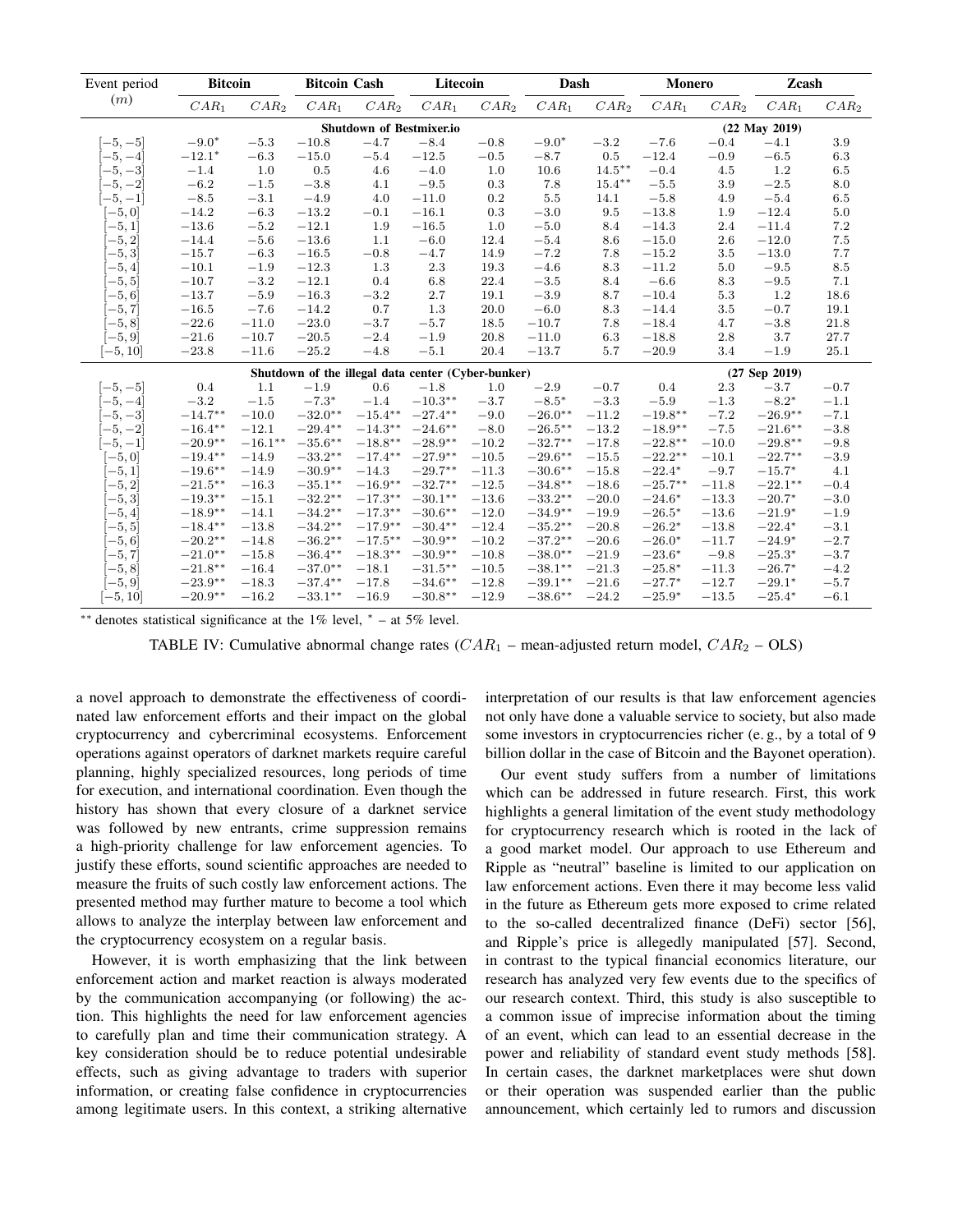| Event period | <b>Bitcoin</b> |            | <b>Bitcoin Cash</b> |                                   | Litecoin |           | Dash      |                   | <b>Monero</b> |           | Zcash             |                   |
|--------------|----------------|------------|---------------------|-----------------------------------|----------|-----------|-----------|-------------------|---------------|-----------|-------------------|-------------------|
| (m)          | $CAR_1$        | $CAR_2$    | $CAR_1$             | $\mathcal{CAR}_2$                 | $CAR_1$  | $CAR_2$   | $CAR_1$   | $CAR_2$           | $CAR_1$       | $CAR_2$   | $CAR_1$           | $\mathit{CAR}_2$  |
|              |                |            |                     | Shutdown of the Berlusconi market |          |           |           |                   |               |           | $(07$ Nov 2019)   |                   |
| $[-5, -5]$   | 0.1            | $-0.3$     | 2.9                 | 2.4                               | $-0.3$   | $-0.7$    | 0.4       | $0.1\,$           | 1.7           | 1.4       | $-0.1$            | $-0.5$            |
| $-5, -4$     | $-1.5$         | $-0.2$     | 2.4                 | 4.2                               | $-0.5$   | 0.9       | $-1.1$    | $-0.1$            | 2.9           | 3.7       | $-2.0$            | $-0.9$            |
| $-5, -3$     | $-0.2$         | $-1.4$     | 0.8                 | $-0.9$                            | 4.2      | 2.8       | 0.7       | $-0.3$            | 1.6           | 0.8       | $-0.3$            | $-1.4$            |
| $-5, -2$     | $-1.6$         | $-3.6$     | 0.2                 | $-2.7$                            | 6.7      | 4.4       | 2.7       | 1.1               | 0.7           | $-0.6$    | 1.7               | $-0.1$            |
| $-5, -1$     | $-2.0$         | $-6.0$     | 3.3                 | $-2.5$                            | 7.9      | 3.4       | 2.8       | $-0.3$            | $2.0\,$       | $-0.7$    | 2.1               | $-1.4$            |
| $[-5, 0]$    | $-3.6$         | $-3.2$     | $-2.1$              | $-1.5$                            | 3.8      | 4.3       | 0.7       | 1.0               | 0.2           | 0.5       | 1.3               | 1.7               |
| $-5,1$       | $-9.2$         | $-4.5$     | $-8.7$              | $-1.9$                            | 1.3      | 6.6       | $-3.9$    | $-0.2$            | $-4.6$        | $-1.4$    | $-4.7$            | $-0.6$            |
| $-5, 2$      | $-9.7$         | $-5.6$     | $-8.2$              | $-2.3$                            | 3.4      | $8.0\,$   | $-3.9$    | $-0.6$            | $-3.1$        | $-0.4$    | $-4.2$            | $-0.5$            |
| $-5,3$       | $-7.6$         | $-4.5$     | $-5.6$              | $-1.2$                            | 6.1      | 9.6       | $-1.6$    | 0.9               | $-1.1$        | 1.0       | $-2.0$            | 0.7               |
| $-5,4$       | $-11.5$        | $-6.0$     | $-9.0$              | $-1.1$                            | 2.8      | 8.9       | $-3.4$    | 1.0               | $-4.8$        | $-1.1$    | $-4.7$            | $\rm 0.2$         |
| $-5,5$       | $-11.5$        | $-5.5$     | $-9.5$              | $-1.0$                            | 1.5      | 8.2       | $-3.5$    | 1.3               | $-5.0$        | $-1.0$    | $-4.5$            | 0.7               |
| $^{-5,6}$    | $-12.2$        | $-6.5$     | $-11.7$             | $-3.5$                            | 0.9      | 7.2       | $-4.1$    | 0.5               | $-0.7$        | 3.1       | $-4.5$            | 0.5               |
| $[-5, 7]$    | $-13.9$        | $-6.8$     | $-15.4$             | $-5.1$                            | $-2.2$   | 5.8       | $-5.4$    | 0.3               | $-1.1$        | 3.7       | $-5.6$            | $0.7\,$           |
| $-5, 8$      | $-17.0$        | $-6.2$     | $-21.9$             | $-6.4$                            | $-5.2$   | 6.9       | $-6.9$    | 1.7               | $-7.2$        | 0.0       | $-7.0$            | $2.5\,$           |
| $[-5, 9]$    | $-17.0$        | $-7.2$     | $-22.0$             | $-7.9$                            | $-4.2$   | 6.7       | $-6.8$    | 1.1               | $-7.8$        | $-1.3$    | $-7.3$            | 1.3               |
| $[-5, 10]$   | $-17.3$        | $-8.0$     | $-22.9$             | $-9.5$                            | $-2.8$   | 7.5       | $-7.0$    | 0.4               | $-8.3$        | $-2.1$    | $-7.7$            | $0.5\,$           |
|              |                |            |                     | Shutdown of the Sipulimarket      |          |           |           |                   |               |           | $(11$ Dec $2020)$ |                   |
| $-5, -5$     | 0.0            | $-0.1$     | $-2.2$              | $-2.4$                            | $-1.2$   | $-1.3$    | $-2.7$    | $-2.9$            | 0.1           | 0.0       | 1.9               | 1.7               |
| $-5, -4$     | $-1.8$         | $-0.8$     | $-4.2$              | $-0.7$                            | $-2.8$   | $-0.5$    | $-5.1$    | $-2.1$            | 2.4           | 4.2       | 2.1               | 5.4               |
| $-5, -3$     | $-7.3$         | $-4.0$     | $-11.2$             | 0.3                               | $-12.8$  | $-5.0$    | $-13.7$   | $-4.1$            | $-0.7$        | 4.9       | $-6.0$            | 4.5               |
| $-5, -2$     | $-7.0$         | $-3.9$     | $-11.9$             | $-1.0$                            | $-13.6$  | $-6.3$    | $-15.0$   | $-5.8$            | $-3.8$        | 1.5       | $-7.8$            | 2.1               |
| $-5, -1$     | $-9.6$         | $-5.2$     | $-14.1$             | 0.9                               | $-18.6$  | $-8.6$    | $-19.4$   | $-6.9$            | $-3.7$        | 3.6       | $-12.7$           | $1.0\,$           |
| $[-5, 0]$    | $-11.7$        | $-5.9$     | $-17.8$             | 2.3                               | $-24.0$  | $-10.5$   | $-21.1$   | $-4.3$            | $1.2\,$       | 11.0      | $-16.0$           | $2.4\,$           |
| $-5,1$       | $-8.5$         | $-1.7$     | $-15.7$             | 8.0                               | $-19.3$  | $-3.4$    | $-21.5$   | $-1.7$            | 4.0           | 15.6      | $-15.4$           | 6.3               |
| $-5, 2$      | $-7.7$         | $-0.7$     | $-14.0$             | 10.3                              | $-14.1$  | 2.2       | $-20.6$   | $-0.2$            | 6.6           | 18.6      | $-14.3$           | 8.0               |
| $-5,3$       | $-8.2$         | $-0.1$     | $-14.8$             | 13.3                              | $-15.4$  | 3.4       | $-23.3$   | 0.1               | 6.3           | 20.0      | $-15.3$           | 10.4              |
| $-5,4$       | $-8.3$         | 1.1        | $-11.7$             | 20.7                              | $-18.3$  | $3.5\,$   | $-24.9$   | $2.1\,$           | 4.4           | 20.2      | $-15.0$           | 14.7              |
| $-5, 5$      | 0.5            | 7.3        | $-4.9$              | 18.9                              | $-6.0$   | 9.9       | $-18.7$   | 1.1               | 8.6           | 20.2      | $-11.2$           | 10.5              |
| $-5, 6$      | 6.5            | 13.8       | $-6.4$              | 18.8                              | 1.1      | 18.0      | $-17.3$   | 3.8               | 8.7           | 21.1      | $-7.2$            | 15.9              |
| $-5, 7$      | 7.0            | 14.6       | $-6.8$              | 19.7                              | 7.7      | $25.5\,$  | $-19.5$   | 2.6               | 4.5           | 17.5      | $-8.6$            | 15.6              |
| $-5, 8$      | 9.2            | 17.5       | $-6.2$              | 22.7                              | 16.2     | 35.7      | $-21.0$   | 3.1               | 3.8           | 18.0      | $-9.9$            | 16.6              |
| $[-5, 9]$    | 6.5            | 16.4       | $2.0\,$             | $36.1***$                         | 9.6      | 32.5      | $-22.0$   | $6.5\,$           | 1.3           | 18.0      | $-11.1$           | 20.1              |
| $[-5, 10]$   | 2.7            | 14.5       | $-8.8$              | $32.1***$                         | $-0.5$   | 27.0      | $-28.6$   | 5.6               | $-3.6$        | 16.4      | $-20.6$           | 16.8              |
|              |                |            |                     | Shutdown of the DarkMarket        |          |           |           |                   |               |           | $(12$ Jan $2021)$ |                   |
| $-5, -5$     | 4.4            | $2.8\,$    | $-3.3$              | $-12.5$                           | $-2.5$   | $-10.4$   | 5.8       | $\!-0.2$          | $1.0\,$       | 0.5       | 9.6               | 1.1               |
| $-5, -4$     | 5.6            | 4.0        | $-7.3$              | $-16.2$                           | $-3.2$   | $-10.8$   | 3.8       | $-2.1\,$          | 1.1           | 0.6       | 10.7              | $2.6\,$           |
| $-5, -3$     | 1.8            | $-0.1$     | 20.6                | 10.1                              | $-3.6$   | $-12.6$   | $18.2*$   | 11.3              | 5.1           | 4.5       | $24.6*$           | 14.9              |
| $-5, -2$     | $-5.4$         | $-7.1$     | 23.6                | 14.4                              | $-10.1$  | $-17.9$   | $53.6***$ | $47.6***$         | $31.0**$      | $30.5***$ | $49.0**$          | $40.5***$         |
| $-5, -1$     | $-15.2*$       | $-15.6$    | 0.9                 | $-1.4$                            | $-31.6*$ | $-33.5$   | $38.2**$  | $36.7**$          | 17.2          | 17.0      | $41.0**$          | 38.9**            |
| $[-5, 0]$    | $-22.3*$       | $-22.5***$ | $-7.4$              | $-8.7$                            | $-39.2*$ | $-40.2**$ | $41.3**$  | $40.5***$         | 17.1          | 17.1      | $54.3***$         | $53.1***$         |
| $-5,1$       | $-14.8$        | $-15.7$    | 0.5                 | $-4.5$                            | $-30.9$  | $-35.1$   | $46.0**$  | $42.7***$         | $26.5*$       | 26.2      | $73.1^{\ast\ast}$ | $68.4***$         |
| $-5, 2$      | $-12.3$        | $-13.4$    | 4.5                 | $-1.8$                            | $-30.6$  | $-35.9$   | $46.2***$ | $42.1***$         | 21.9          | 21.6      | $67.4***$         | $61.6^{\ast\ast}$ |
| $-5,3$       | $-20.8*$       | $-21.4$    | $-4.1$              | $-7.6$                            | $-38.6*$ | $-41.6$   | $40.6***$ | $38.3^{\ast\ast}$ | 18.9          | 18.7      | $61.9**$          | $58.7***$         |
| $-5,4$       | $-25.0*$       | $-25.9$    | $-6.6$              | $-11.6$                           | $-41.4*$ | $-45.6$   | $41.9**$  | $38.6***$         | 18.4          | 18.1      | $68.3**$          | $63.7***$         |
| $-5, 5$      | $-28.6*$       | $-29.4$    | $-11.3$             | $-15.8$                           | $-45.5*$ | $-49.4$   | $40.8*$   | $37.9***$         | 21.2          | 21.0      | $62.1***$         | $57.9^{\ast\ast}$ |
| $-5,6$       | $-28.7*$       | $-29.8$    | $-6.9$              | $-12.7$                           | $-41.6$  | $-46.5$   | $46.1***$ | $42.3***$         | 20.0          | 19.7      | $65.3***$         | $59.9**$          |
| $-5, 7$      | $-32.7*$       | $-34.5***$ | $-8.9$              | $-18.5$                           | $-43.6$  | $-51.7$   | $43.5*$   | $37.2**$          | 20.9          | 20.4      | $65.8^{\ast\ast}$ | $56.9**$          |
| $-5, 8$      | $-36.7**$      | $-38.4**$  | $-13.4$             | $-23.2$                           | $-48.7*$ | $-57.1$   | $40.9*$   | 34.5              | 18.5          | 18.0      | $59.1*$           | $50.0**$          |
| $[-5, 9]$    | $-52.4***$     | $-52.7**$  | $-31.5$             | $-32.9$                           | $-64.8*$ | $-65.9**$ | 24.1      | 23.2              | 4.0           | 4.0       | 47.9*             | $46.7**$          |
| $[-5, 10]$   | $-47.8**$      | $-48.7**$  | $-28.5$             | $-33.2$                           | $-62.2*$ | $-66.2**$ | 29.7      | 26.6              | 8.8           | 8.5       | $51.3*$           | $46.9**$          |

∗∗ denotes statistical significance at the 1% level, <sup>∗</sup> – at 5% level.

TABLE V: Cumulative abnormal change rates  $(CAR_1$  – mean-adjusted return model,  $CAR_2$  – OLS)

threads on underground forums. Our future research question is therefore to compare the empirical results for the date of actual shutdowns to the date of the press release, and enrich the findings with data from underground forums. Likewise, it is of interest to test and compare the effects of shutdowns by law enforcement to other reasons for termination, such as exit scams. Another limitation worth mentioning is the inability to control for other confounding factors that might have caused price abnormalities and biased our analyses. Exchange rates on

largely unregulated cryptocurrency markets still remain quite susceptible to exogenous effects and shocks.

In addition, there is room for improvement of the estimation method itself, given the volatility of cryptocurrency markets. Since cryptocurrency returns cannot be assumed to be independently and identically distributed, more advanced univariate forecasting models (e. g., exponential smoothing or stochastic time-series methods such as Autoregressive Integrated Moving Average models) could be fitted to the historical data and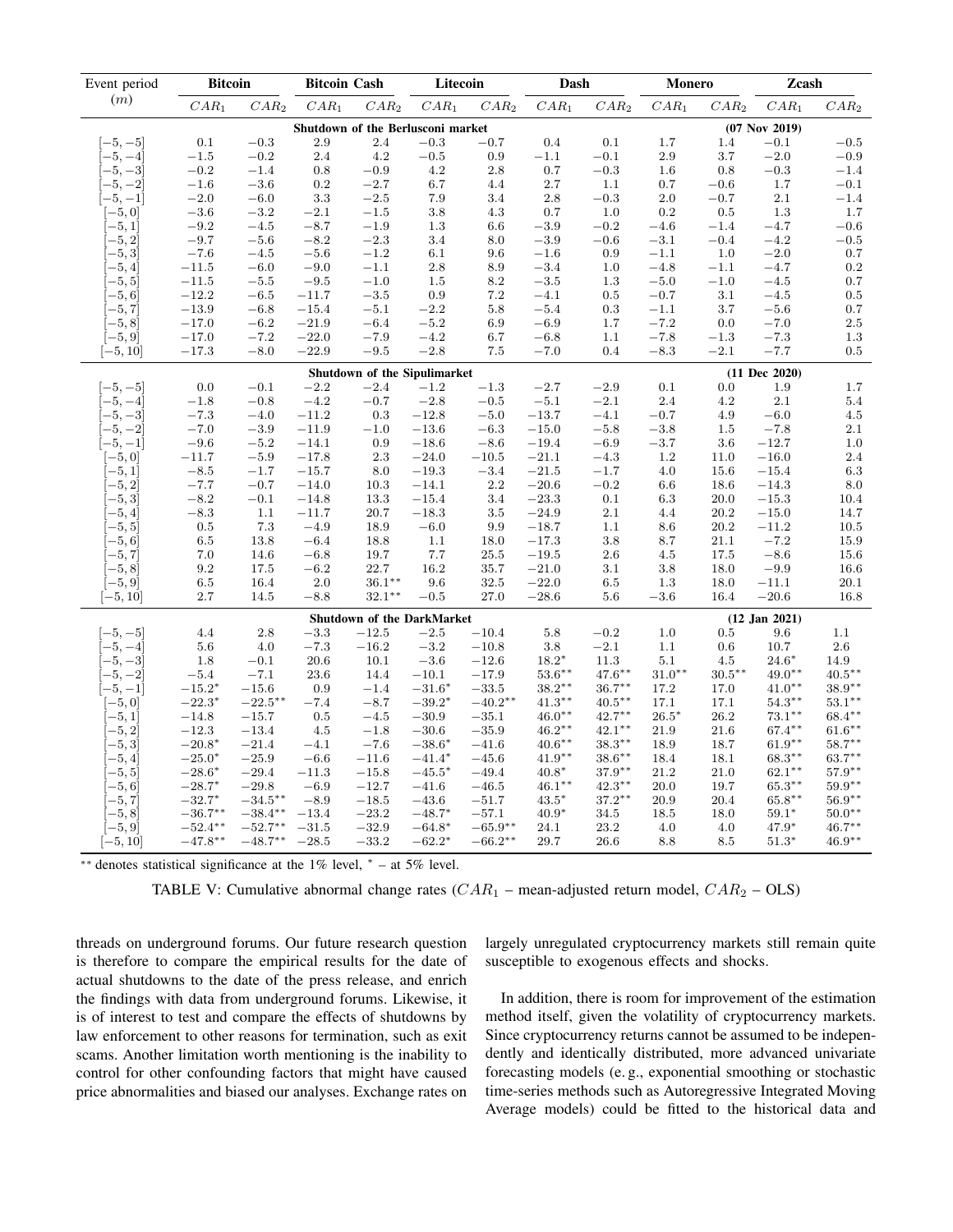| Law enforcement action          | Date        |              | <b>Traceable coins</b> |           | Privacy coins |        |       |  |
|---------------------------------|-------------|--------------|------------------------|-----------|---------------|--------|-------|--|
|                                 |             | Bitcoin      | <b>Bitcoin Cash</b>    | Litecoin  | Dash          | Monero | Zcash |  |
| Closure of darknet marketplaces |             |              |                        |           |               |        |       |  |
| Silk Road                       | 01 Oct 2013 |              |                        |           |               |        |       |  |
| <b>Operation Onymous</b>        | 06 Nov 2014 |              |                        |           |               |        |       |  |
| AlphaBay and Hansa              | 20 Jul 2017 |              |                        |           |               |        | ↗     |  |
| Wall Street Market              | 03 May 2019 | $\mathbf{z}$ | ↗                      | $\lambda$ | ↗             | ⊘      |       |  |
| DeepDotWeb                      | 08 May 2019 |              | ↗                      | O,        | Ø             |        | Ø.    |  |
| Berlusconi                      | 07 Nov 2019 |              | ↗                      |           |               |        |       |  |
| Sipulimarket                    | 11 Dec 2020 |              |                        |           |               |        |       |  |
| DarkMarket                      | 12 Jan 2021 |              |                        |           | ↗             |        | ↗     |  |
| Other actions                   |             |              |                        |           |               |        |       |  |
| Bestmixer.io                    | 22 May 2019 |              |                        |           |               |        |       |  |
| Cyber-bunker                    | 27 Sep 2019 |              |                        |           |               |        |       |  |

ր significant positive effect, ց significant negative effect, ⊘ inconsistent effect between the models, − no effect, *(empty)* not applicable. Accepted cryptocurrencies are highlighted in  $\sqrt{gx}$ .

TABLE VI: Summary of the effects of LE actions on cryptocurrency market prices

evaluated in future work. For example, Chu et al. [59] provide the first GARCH modeling of the seven most popular cryptocurrencies and statistically confirm the extreme volatility of the time series. A different method, based on computing impulse responses of cryptocurrency prices proposed in [60], may offer another alternative to the standard event study methodology.

## V. CONCLUSION

We have shown, to the best of our knowledge for the first time, that the effect of darknet market shutdowns by law enforcement is present and measurable in the exchange rates of popular cryptocurrencies. Although the number of events is still very limited and the signal is comparatively weak, the presented approach allows us to estimate the susceptibility of individual cryptocurrencies to criminal activity through the aggregate expectations of market participants. We have sketched several avenues for future interpretation of the causal patterns behind the observed effects.

## **REFERENCES**

- [1] S. Nakamoto, "Bitcoin: A Peer-to-Peer Electronic Cash System," 2008, accessed on 1 September 2021. [Online]. Available: http://www.bitcoin.org/bitcoin.pdf
- [2] H. Stix, "Ownership and purchase intention of cryptoassets – survey results," Oesterreichische Nationalbank (Austrian Central Bank), Working Papers 226, 2019. [Online]. Available: https://ideas.repec.org/p/onb/oenb wp/226.html
- [3] S. Abramova and R. Böhme, "Perceived Benefit and Risk as Multidimensional Determinants of Bitcoin Use: A Quantitative Exploratory Study," in *Proceedings of the Thirty Seventh International Conference on Information Systems (ICIS)*, Dublin, Ireland, 2016.
- [4] Europol, "Drugs and the darknet: Perspectives for enforcement, research and policy," European Monitoring Centre for Drugs and Drug Addiction and Europol, Tech. Rep., 2017. [Online]. Available: https://www.euro pol.europa.eu/publications-documents/drugs-and-darkn et-perspectives-for-enforcement-research-and-policy
- [5] R. Böhme, N. Christin, B. Edelman, and T. Moore, "Bitcoin: Economics, technology, and governance," *Journal of Economic Perspectives*, vol. 29, no. 2, pp. 213–238, 2015.
- [6] N. Christin, "Traveling the Silk Road: A Measurement Analysis of a Large Anonymous Online Marketplace," in *Proceedings of the 22nd International Conference on World Wide Web*, ser. WWW '13. New York, NY, USA: ACM, 2013, pp. 213–224.
- [7] Bundeskriminalamt, "Festnahme der mutmaßlichen Verantwortlichen des weltweit zweitgrößten illegalen Online-Marktplatzes im Darknet "WALL STREET MARKET" und Sicherstellung der Server des Marktplatzes," 2019, accessed on 23 November 2019. [Online]. Available: https://www.bka.de/DE/Presse/Liste nseite\ Pressemitteilungen/2019/Presse2019/190503\ WallStreetMarket.html
- [8] Europol, "Multi-Million Euro Cryptocurrency Laundering Service BESTMIXER.IO Taken Down," 2019, accessed on 1 September 2021. [Online]. Available: https://www.europol.europa.eu/newsroom/news/multi-mi llion-euro-cryptocurrency-laundering-service-bestmixer io-taken-down
- [9] Die Rheinpfalz, "Erstes deutsches Darknet-Zentrum ausgehoben," 2019, accessed on 23 November 2019. [Online]. Available: https://www.rheinpfalz.de/artikel/cy bercrime-ermittler-heben-server-in-ex-nato-bunker-aus/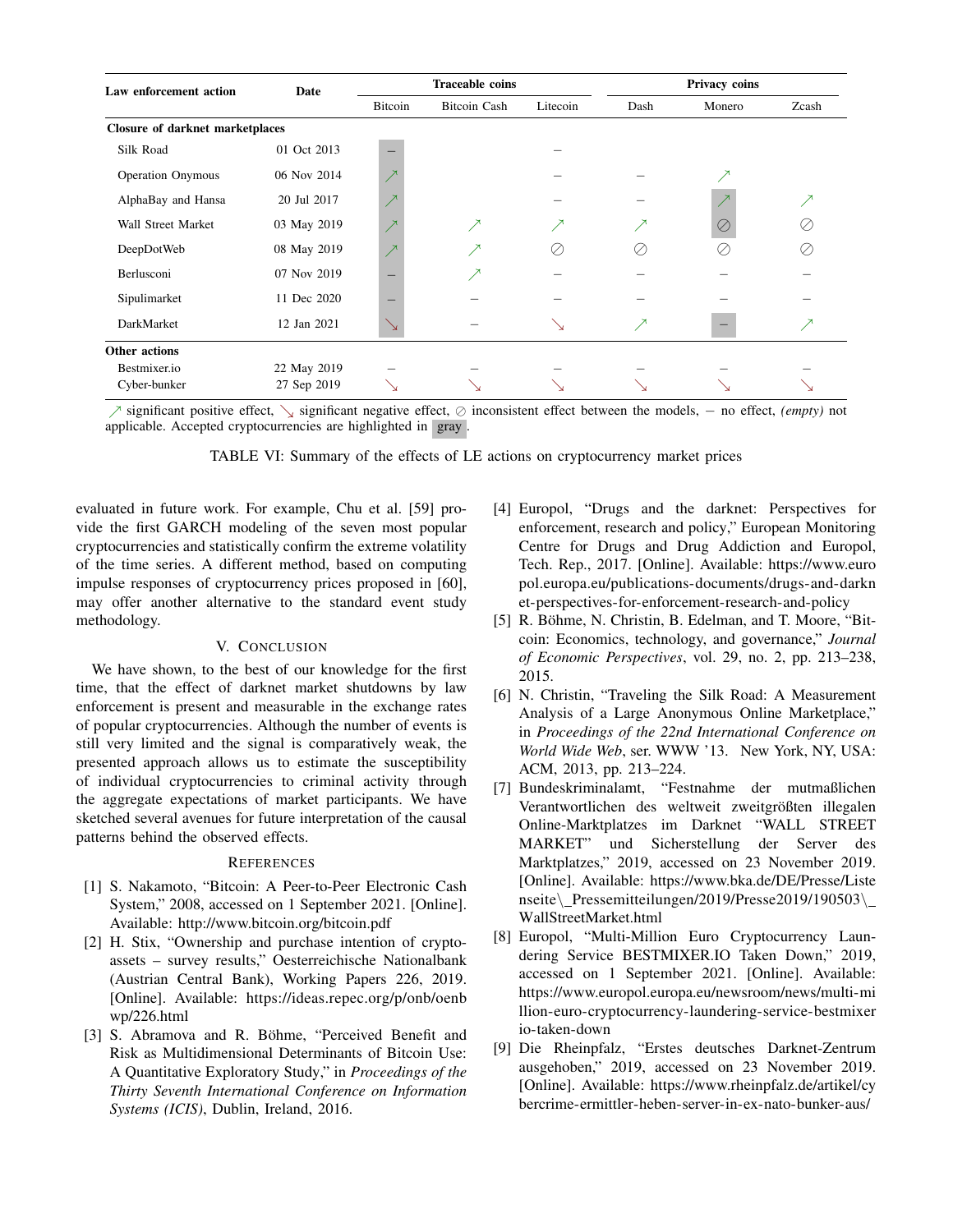- [10] Guardia di Finanza, "Arrestati tre amministratori del black market denominato berlusconi market, attivo nel dark web," 2019, (https://archive.is/4xoG5#selection-187.1-187.96, accessed 1 September 2021). [Online]. Available: https://archive.is/4xoG5\#selection-187.1-1 87.96
- [11] Europol, "Darkmarket: World's largest illegal dark web marketplace taken down," 2021, accessed on 1 September 2021. [Online]. Available: https://www.euro pol.europa.eu/newsroom/news/darkmarket-worlds-larges t-illegal-dark-web-marketplace-taken-down
- [12] S. Foley, J. R. Karlsen, and T. J. Putninš, "Sex, drugs, and Bitcoin: How much illegal activity is financed through cryptocurrencies?" *The Review of Financial Studies*, vol. 32, no. 5, pp. 1798–1853, 2019.
- [13] Chainalysis, "The 2021 Crypto Crime Report," Chainalysis, Inc., Tech. Rep., 2021, accessed on 1 September 2021. [Online]. Available: https://go.chainalysis.com/rs/503-FAP-074/images/C hainalysis-Crypto-Crime-2021.pdf
- [14] E. F. Fama, "Efficient Capital Markets: A Review of Theory and Empirical Work," *The Journal of Finance*, vol. 25, no. 2, pp. 383–417, 1970.
- [15] R. Auer and S. Claessens, "Regulating cryptocurrencies: assessing market reactions," *BIS Quarterly Review September*, 2018.
- [16] I. Ladegaard, "We know where you are, what you are doing and we will catch you: Testing deterrence theory in digital drug markets," *The British Journal of Criminology*, vol. 58, no. 2, pp. 414–433, 2018.
- [17] D. Décary-Hétu and L. Giommoni, "Do police crackdowns disrupt drug cryptomarkets? A longitudinal analysis of the effects of Operation Onymous," *Crime, Law and Social Change*, vol. 67, no. 1, pp. 55–75, 2017.
- [18] J. Lindman, M. Rossi, and V. k. Tuunainen, "Opportunities and risks of blockchain technologies in payments – a research agenda," in *Proceedings of the 50th Hawaii International Conference on System Sciences*, Big Island, Hawaii, 2017.
- [19] S. L. Chua, "Measuring the deterioration of trust on the dark web: Evidence from operation Bayonet," in *Workshop on the Economics of Information Security (WEIS)*, online, 2021.
- [20] L. Branson, B. Leo, and R. Murray, "Online Poker Events and Stock Price Reactions of Brick-and-Mortar Gaming Firms in the US," *Economics, Management, and Financial Markets*, vol. 12, no. 2, pp. 35–50, 2017.
- [21] M. M. Nourayi, "Stock price responses to the SEC's enforcement actions," *Journal of Accounting and Public Policy*, vol. 13, no. 4, pp. 333–347, 1994.
- [22] T. Wan-Ju, L. Wan Rung, P. Minh Tuan, and W. Yi-Hsien, "Information Released and Market Reaction in Cryptocurrency Market," *International Journal of Performance Measurement*, vol. 8, no. 1, pp. 29 – 42, 2018.
- [23] S. Zhang, X. Zhou, H. Pan, and J. Jia, "Cryptocurrency, confirmatory bias and news readability – evidence from

the largest Chinese cryptocurrency exchange," *Accounting and Finance*, vol. 58, no. 5, pp. 1445–1468, 2019.

- [24] S. Shanaev, S. Sharma, B. Ghimire, and A. Shuraeva, "Taming the blockchain beast? Regulatory implications for the cryptocurrency market," *Research in International Business and Finance*, vol. 51, 2020.
- [25] L. Ante, "Market Reaction to Exchange Listings of Cryptocurrencies," 2019, available at SSRN 3450301: https://papers.ssrn.com/abstract=3450301.
- [26] T. Li, D. Shin, and B. Wang, "Cryptocurrency Pumpand-Dump Schemes," 2019, available at SSRN 3267041: https://papers.ssrn.com/abstract=3267041.
- [27] J. Hamrick, F. Rouhi, A. Mukherjee, A. Feder, N. Gandal, T. Moore, and M. Vasek, "The Economics of Cryptocurrency Pump and Dump Schemes," in *Workshop on the Economics of Information Security (WEIS)*, Boston, USA, 2019.
- [28] J. Civitarese and L. Mendes, "Bad News, Technical Development and Cryptocurrencies Stability," 2018, available at SSRN 3154124: https://papers.ssrn.com/abstract =3154124.
- [29] S. Shanaev, A. Shuraeva, M. Vasenin, and M. Kuznetsov, "Cryptocurrency Value and 51% Attacks: Evidence from Event Studies," *The Journal of Alternative Investments*, 2019.
- [30] S. Dragomiretskiy, "The influence of DDoS attacks on cryptocurrency exchanges," in *Proceedings of the 29th Twente Student Conference on IT*, Enschede, The Netherlands, 2018.
- [31] J. Bouoiyour, "How do futures contracts affect Bitcoin prices?" *Economics Bulletin*, vol. 39, pp. 1127 – 1134, 2019.
- [32] D. Autore, N. Clarke, and D. Jiang, "Bitcoin Speculation or Value Creation? Corporate Blockchain Investments and Stock Market Reactions," 2019, available at SSRN 3385162: https://papers.ssrn.com/abstract=3385162.
- [33] A. Bowman and Z. Steelman, "Organizational Signaling of Blockchain Investments: A Patent Filing Event Study," in *Proceedings of the Twenty Fifth American Conference on Information Systems (AMCIS)*, Cancún, Mexico, 2019.
- [34] D. Cahill, D. G. Baur, Z. F. Liu, and J. Yang, "I Am a Blockchain Too..." 2018, available at SSRN 3184059: https://papers.ssrn.com/abstract=3184059.
- [35] P. Sharma, S. Paul, and S. Sharma, "What's in a name? A lot if it has "blockchain"," *Economics Letters*, vol. 186, 2020.
- [36] A. Jain and C. Jain, "Blockchain hysteria: Adding "blockchain" to company's name," *Economics Letters*, vol. 181, pp. 178 – 181, 2019.
- [37] C. Carlsson, F. Danielsson, and C. Svensson, "The effect of blockchain related corporate name changes on stock prices," 2018, bachelor Thesis. [Online]. Available: http://www.diva-portal.org/smash/get/diva2: 1235823/FULLTEXT01.pdf
- [38] A. Sutanrikulu, S. Czajkowska, and J. Grossklags, "Analysis of Darknet Market Activity as a Country-Specific,